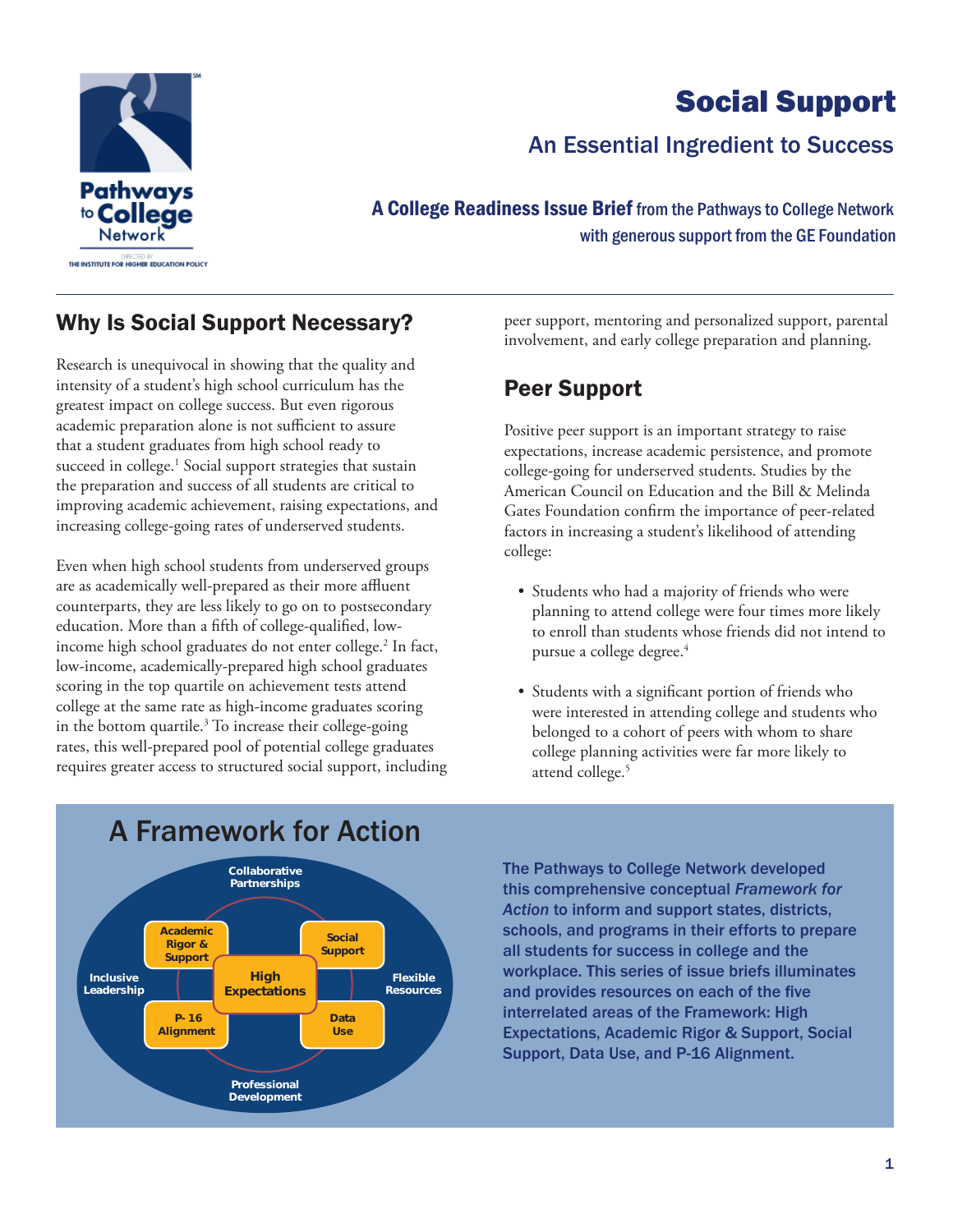### Mentoring and Personalized Support

Most underserved students lack the social support structures that are taken for granted by middle- and upper- income students who enroll in college in large numbers. Research shows that positive relationships with helpful adults can make all the difference. The presence of a caring teacher, school staff member, or individual in the community who knows a student well and demonstrates concern for his or her advancement is a potent ingredient in nurturing personal and academic growth.<sup>6</sup>

Effective mentoring can take place in groups or one-onone. Students can be paired with teachers or other school staff, college students, community members, and business professionals. Mentoring can occur as part of in-class activities, community programs, after-school or summer residential programs, and internships.

To promote a more personalized learning environment that includes mentoring, some schools have developed "advisories" to replace the traditional homeroom period. Advisories are designed as small, supportive groups where students are well-known by school staff personally and academically. Studies have shown that teachers and staff who work with such groups feel greater responsibility for individual students. In turn, students feel greater accountability and respect for teachers and staff, leading to higher aspirations, more engagement with school, and higher academic achievement.<sup>7</sup>

Schools that provide effective mentoring and personalization actively analyze disaggregated data to identify at-risk students early and make appropriate interventions. These schools also create a professional learning culture among teachers and school staff to foster a sense of shared responsibility for each student and for continuous improvement of the teaching and learning process.

## Parental Involvement

It has long been known that a parent's education and income level have a direct bearing on children's college participation rates. Schools and parents need to become cocollaborators in helping underserved students aspire to and prepare for college. Underserved students and their families need to be encouraged by educators to prepare for college. Regardless of whether a student's future goals include college or employment immediately after high school, preparation for postsecondary education and preparation for work require similar skills, competencies, and readiness.<sup>8</sup>

Parents of underserved students often face substantial barriers in helping their children plan for college, including lack of information, language differences, time constraints, and transportation and child care issues. To create a family-friendly school environment, schools should draw parents into the planning process and set goals for their involvement. Schools that establish trusting relationships between staff and parents regularly communicate the importance of education, instill high expectations for hard work and achievement, and provide ongoing support for students and parents.

### Early Preparation and Planning

Early preparation and planning for underserved students is the collective responsibility of middle schools and high schools, two- and four-year colleges, youth-serving organizations, and community and business groups. While the great majority of underserved students aspire to attend college, most do not have a clear understanding of the necessary steps involved in planning and preparing, and therefore fail to take timely action.

Students who make the connection between the need for completing a college credential in order to pursue their chosen career are far more likely to attain a degree than are those who lack career aspirations. Nonetheless, more than one-fifth of eighth, ninth, and tenth graders surveyed had neither thought about nor explored the type of education, training, and work they might pursue beyond graduation.<sup>9</sup> Schools with large percentages of underserved students need to provide students with timely information that links educational pathways with career aspirations. Effective preparation and planning that benefit underserved students should cover at least three key areas:

• *Postsecondary Information:* Involve parents as early as middle school to develop and continually re-visit an educational plan that will guide their children through high school completion. Provide parents with the necessary information, skills, and resources their children will need to carry out the plan. Inform students and parents about the full range and types of colleges, admission requirements, and encourage campus visits.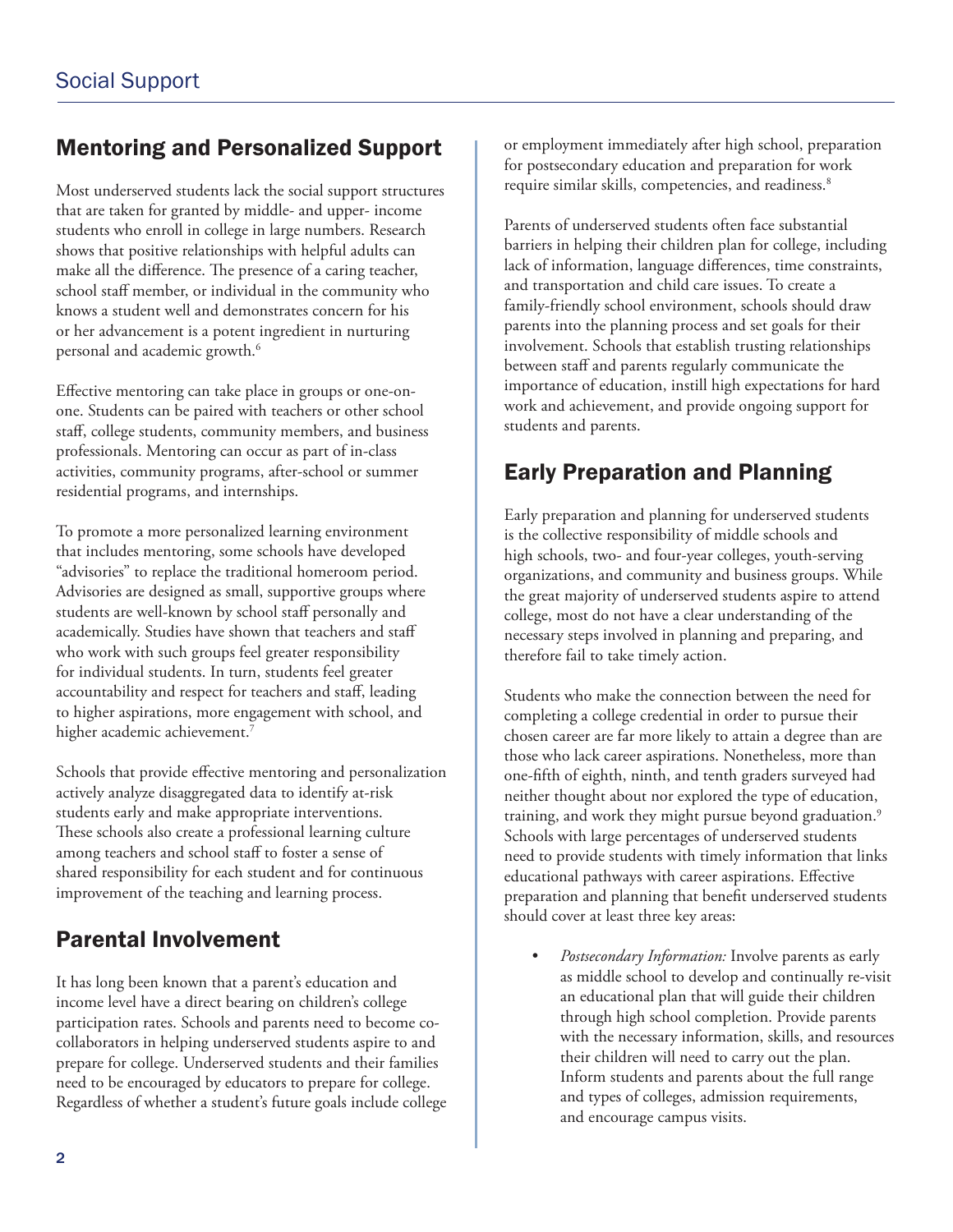- *Financial Aid Information:* Help parents understand the difference between the "sticker price" and the actual net cost of college after financial aid is received. Provide assistance with applying for financial aid early and reinforce the benefits of completing a strong college preparatory curriculum in order to increase scholarship awards.
- *Career Information:* Provide students with career information early, and follow up with ongoing opportunities to explore multiple career paths through extra-curricular activities, internships, and community service. Make sure they understand that good entry-level jobs require the same academic preparation as college.

### What Actions Can We Take *Now?*

Social support is an essential ingredient in the college access and success of underserved students. Here are some steps key stakeholders can take:

#### State Policymakers/District **Superintendents**

- As early as the middle grades, ensure that students and parents have accurate information about the academic and financial prerequisites for success in college.
- Address postsecondary affordability issues to support college access and success, especially for underserved students.

#### Middle and High School Principals

- Instill in teachers and other staff the expectation that postsecondary preparation is a goal for all students; provide students with a range of high quality college-prep tools.
- Address cultural beliefs of school staff that may negatively impact teaching expectations and interactions with underserved students.
- Incorporate students' cultural, linguistic, and historical knowledge into the social and learning activities of the school.
- Develop personalized learning environments that expect teachers to know their students well.
- Strengthen school-community-business partnerships to shape an external environment supportive of learning and relevant to student interests.
- Partner with higher education institutions to develop programs that bridge students' high school-to-college transition.

#### Teachers and Counselors

- Expect that all students are capable of being prepared for college success.
- Communicate regularly with parents so they are co-collaborators in reinforcing high expectations for their children's education.
- Discuss with parents strategies to support their children's test performance, and how test results are used in postsecondary planning.
- Involve parents in reviewing children's course schedules; provide information about how middle school courses connect to high school courses; hold open houses and meetings with high school counselors by eighth grade.
- Emphasize continuously with students and parents the importance of completing a challenging curriculum; provide parents with strategies for supporting and monitoring their children's academic progress.
- Make sure parents understand that costs need not be a barrier to postsecondary education; provide information about financial aid and no-cost college financial planning resources.